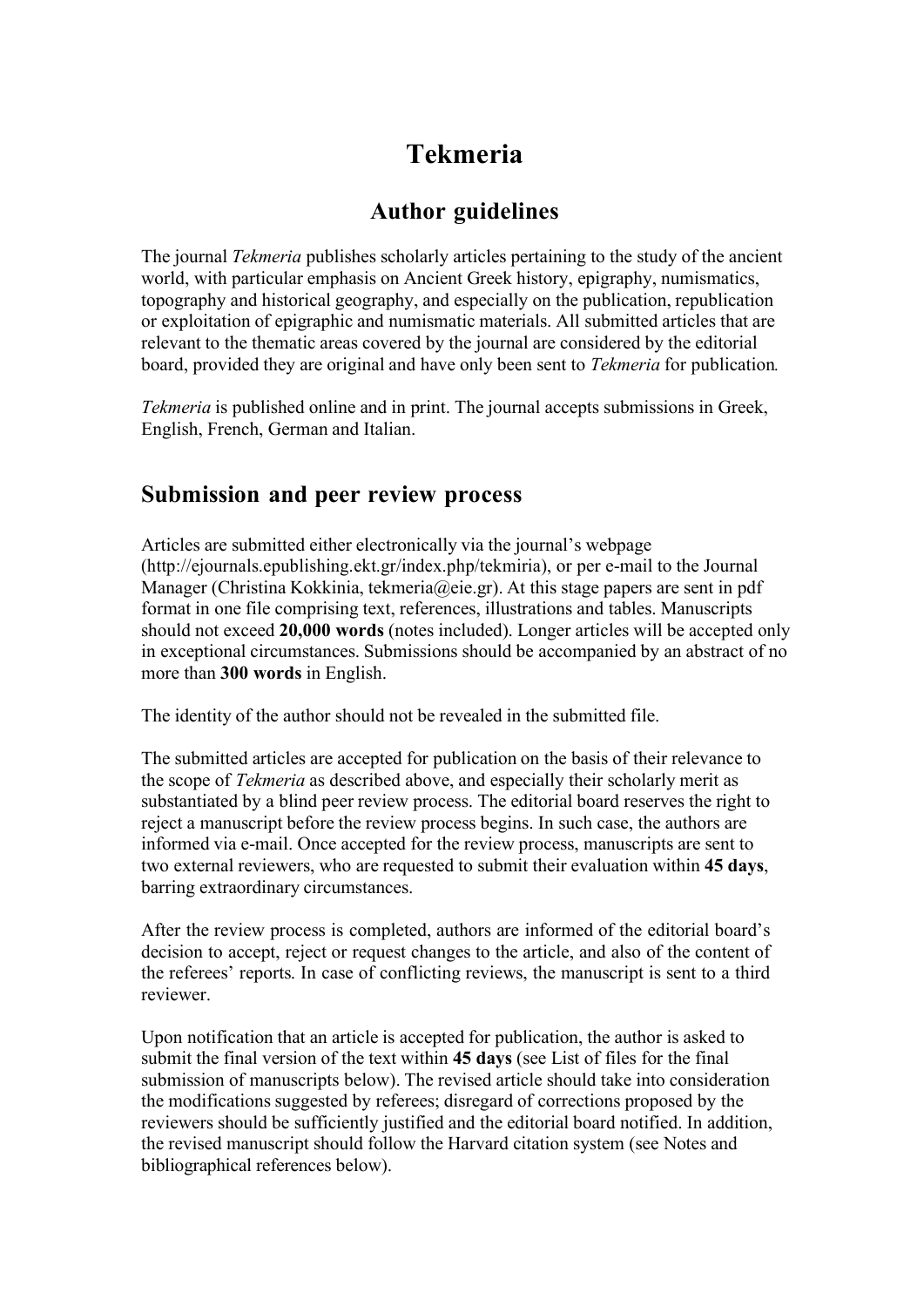The authors receive proofs and are given the opportunity to check the copyedited version of their articles and provide the editorial board with their comments within **three working days**. In the absence of response, the article is published.

**Articles are published in pdf format on the journal's webpage as soon as the editing process is finished, and in printed form with the same layout as soon as the entire volume is completed.**

## **List of files for the final submission**

Once the scientific and editorial revision is completed, the following should be submitted to *Tekmeria* as separate electronic files:

- 1. *Revised article* in Microsoft Word and in pdf format, including an **abstract** of the paper in English.
- 2. *Illustrations*, each as a separate tiff file. The identification number of each image should appear in the title of the file. Please number illustrations consecutively in Arabic numerals in the order they are mentioned in the text (*example*: PapadopoulosFigure1.tiff or PapadopoulosDrawing1.tiff).
- 3. *List of captions* in Microsoft Word.
- 4. *Appendices or catalogues* (if applicable) in Microsoft Word and in pdf format (*example*: PapadopoulosAppendix1.doc and PapadopoulosAppendix1.pdf).
- 5. *Tables* (if applicable) in Microsoft Word and in pdf format (*example*: PapadopoulosTable1.doc and PapadopoulosTable1.pdf).

## **Style of the text**

The polytonic system may be used for articles written in Greek. Both British and US English are accepted for articles in English as long as consistency is maintained.

#### **Fonts**

Please use Unicode fonts throughout the article and for all languages. Unicode fonts are available for most languages free of charge at various sites on the Internet.

#### **Transliterations into Latin characters**

Authors may follow their preferred system of transliteration for ancient anthroponyms and toponyms on condition that it is used consistently throughout the article.

In references to modern Greek publications only the name of the author is transliterated in Latin characters, whereas the title of the work is typed in Greek. As regards citations of publications in an alphabet other than Greek or Latin (e.g., Cyrillic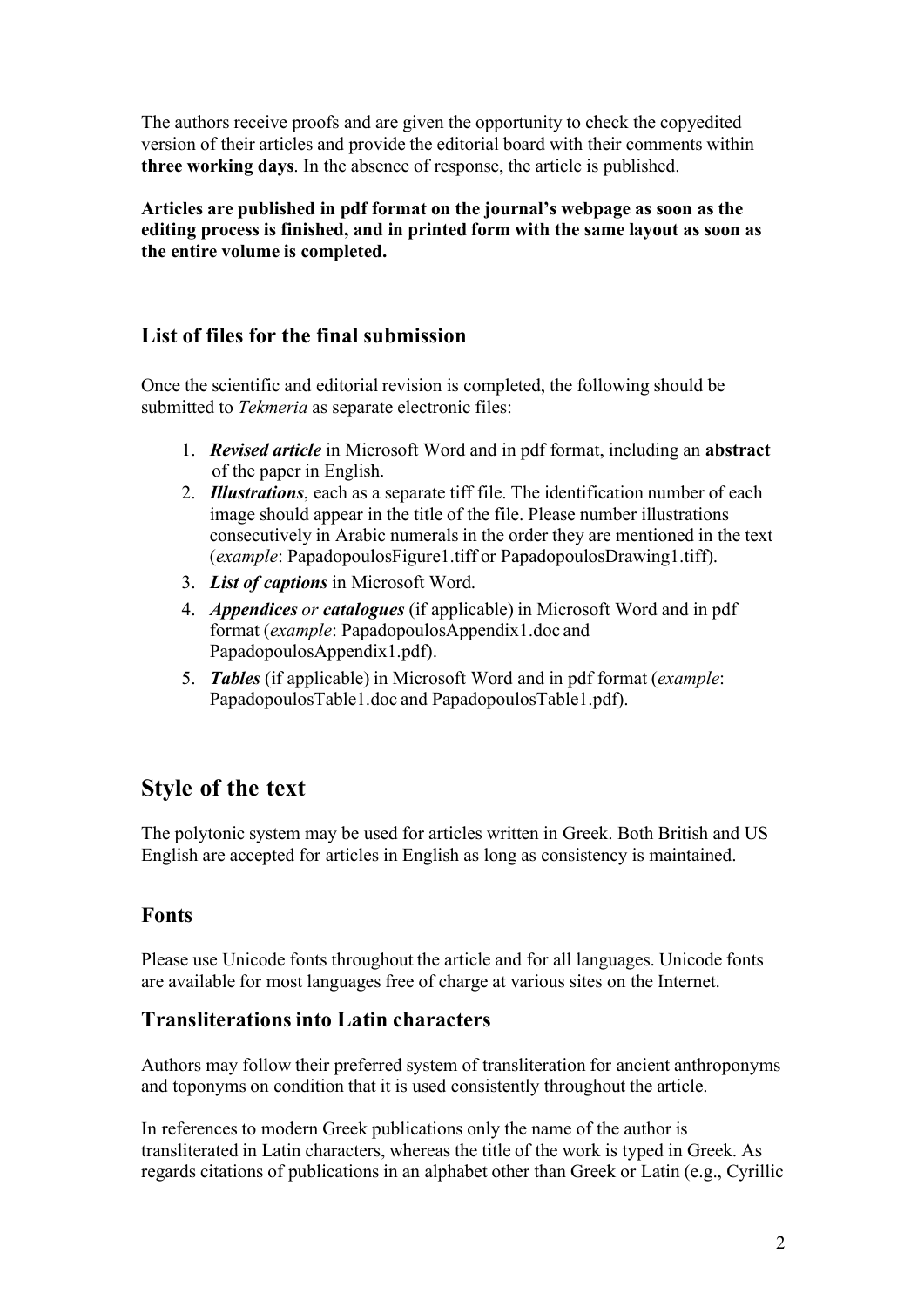or Arabic), the entire bibliographical entry should be transliterated. In the latter case, the author may additionally type the reference in the original alphabet.

## **Notes and bibliographical references**

Bibliographical references are provided in footnotes. The footnote indicator in the text is placed after the punctuation. Please use the **Harvard citation system**: name, date, and page numbers only (without "p." or "pp." before page numbers). Note: omit page numbers when referring to an article in its entirety. The name of the first author and "et al." should be used when citing a work with four or more co-authors. All works cited in the footnotes (except ancient authors, encyclopedias, and *corpora*) must be included in the Bibliography (to be placed at the end of the article). In the Bibliography citations must be complete, including the names of the authors (in the Latin alphabet), title, subtitle, and series. The order of the entries must be in alphabetical and, under each author, chronological. If more than one work in the same year by the same author is cited, please use "a", "b", "c", etc. (Harris 2007b).

Regardless of the language in which the paper is written, all words in the titles of English publications are capitalized, except articles, prepositions and coordinating conjunctions.

For citations of ancient works please follow the abbreviations for author names and titles of works listed in the *Oxford Classical Dictionary* (4th edition).

Abbreviations of journals and standard works can conform to either one of the current lists in *L'Année Philologique*, *Archäologischer Anzeiger* or the *American Journal of Archaeology*. Any title not included in the adopted list should be written in full.

For abbreviations of epigraphical publications please use the list provided the *Bulletin Épigraphique* 2020 (*REG* 133, 652-676 and https://aiegl.org/grepiabbr.html).

For abbreviations of papyri use the *Checklist of Greek, Latin, Demotic and Coptic Papyri, Ostraca and Tablets*. 1

For abbreviations of numismatic publications please follow the list in the *Numismatic Chronicle*.

## **Examples of citations in Footnotes and Bibliography**

## **1. Article in journal**

Ameling 1985, 183. [Footnote] Ameling, W. 1985. "Tiberius Claudius Atticus als Kaiserpriester", *ZPE* 59, 182-184. [Bibliography]

## **2. Article in edited volume or proceedings**

Adams 1989, 13.

 <sup>1</sup> http://library.duke.edu/rubenstein/scriptorium/papyrus/texts/clist.html